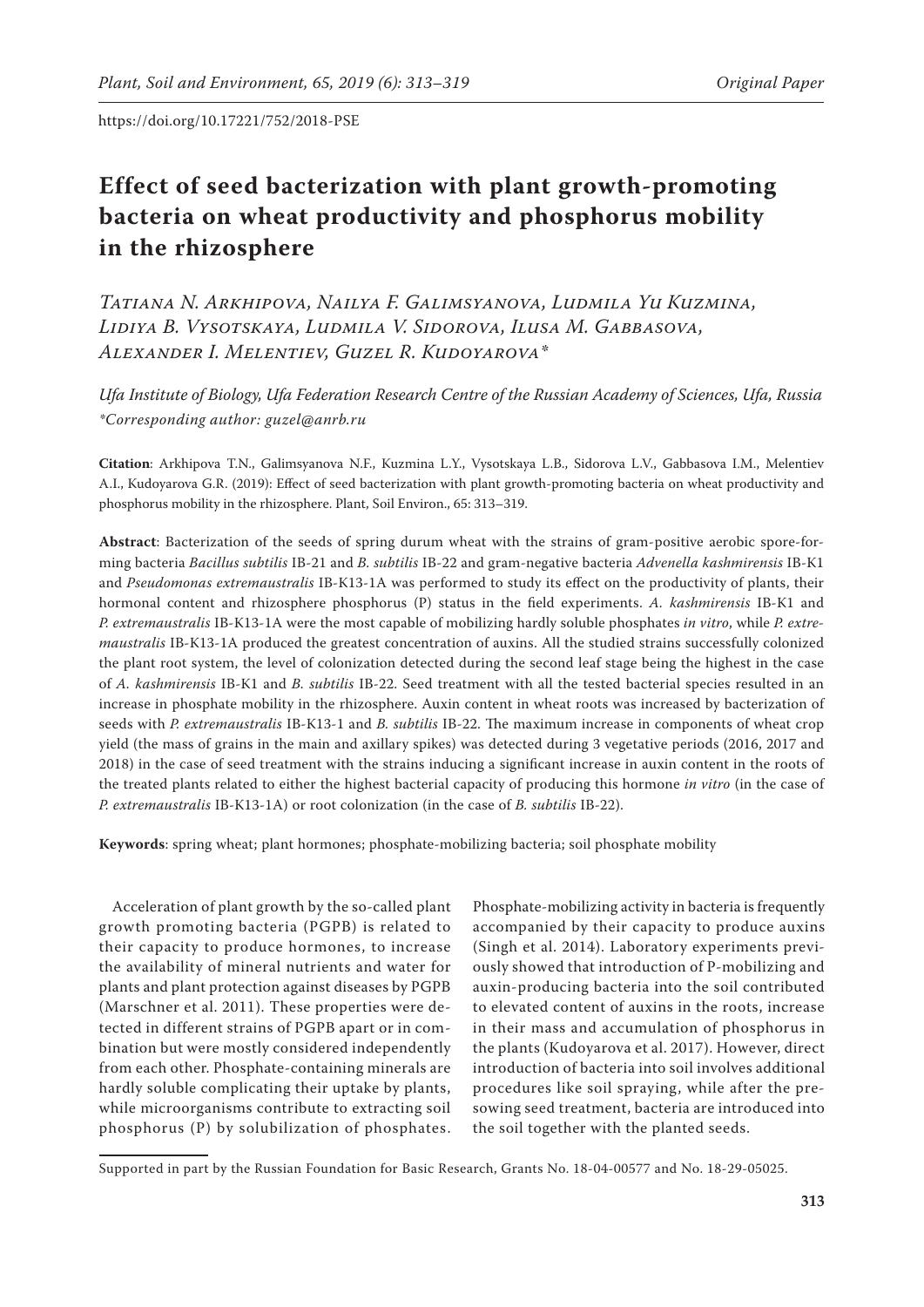The goal of the present work was to study the capacity of phosphate-mobilizing and auxin-producing bacteria to colonize wheat rhizosphere under field conditions, to estimate the changes in hormone content in plants and the changes in phosphate status of the rhizosphere as well as the effects of seed bacterization on the components of crop yield.

# **MATERIAL AND METHODS**

**Bacterial strains and culture media**. Grampositive aerobic spore-forming bacteria *Bacillus subtilis* IB-21 and *B. subtilis* IB-22 and gram-negative bacteria *Advenella kashmirensis* IB-К1 and *Pseudomonas extremaustralis* IB-К13-1А were obtained from the Laboratory of Applied Microbiology of the Ufa Institute of Biology, Ufa Federal Research Centre of the Russian Academy of Sciences. To study colonization of wheat root with bacteria, clones of *B. subtilis* IB-21, *B. subtilis* IB-22, *A. kashmirensis* IB-К1 resistant to 100 mg/mL rifampicin and a clone of *P. extremaustralis* IB-К13-1А resistant to 200 mg/mL streptomycin were obtained. Both *Bacillus* strains were cultivated in flasks with K1G medium (described in Arkhipova et al. 2005), while King B medium (King et al. 1954) was used for cultivation of bacteria of *P. extremaustralis* IB-К13-1A. *A. kashmirensis* IB-К1 was cultivated on modified K1G medium, where the stretch was substituted with glucose of the same concentration. Microorganisms were cultivated in a shaker (160 rpm) at 28°C for 48 h in the case of gram-negative and at 37°C for 96 h in the case of gram-positive strains. Microbe biomass was separated by centrifugation during 20 min at 4000 rpm and diluted in tap water to yield inoculate density of  $10^4$ – $10^7$  colony forming units (CFU) per seed. Carboxymethylcellulose sodium salt was added during bacterization and control treatment. Bacterial suspension with known titer was added into the flask with seeds and 4% carboxymethylcellulose sodium salt and shook for 10 min till adhesion of bacterial mass to the seeds, as judged by the absence of bacterial film on the flask walls.

Seeds from the control treatment variant were also placed in flasks with 4% carboxymethylcellulose sodium salt but without bacterium suspension and were shaken for 10 min.

Field experiments were carried out provided in 2016–2018. Spring wheat seeds (*Triticum durum* Desf., cv. Bashkirskaya 27) were sown at a depth of 5–6 cm. There were four  $1.5 \text{ m}^2$  plots – replicates – in an ex-

perimental field (54°50'N, 55°44'E, 170 m a.s.l.). The soil was a leached Chernozem of South wooden steppes of Bashkortostan. The ploughing horizon of unfertilized soil contained 3.65%  $C_{\text{org}}$  (organic carbon), was characterized by slightly acidic soil solution, high content of absorbed bases with dominating calcium (350 mmol/kg of  $Ca^{2+}$ , 120 mmol/kg of  $Mg^{2+}$ ) and moderate availability of mobile phosphorus and alkaline hydrolysable nitrogen. Crop yields were measured in 2016, 2017 and 2018; seasons differed in the amount of rainfall – about 100 mm in 2016 and 2018 and about 280 mm in 2017 in April-June. The average temperature in May–June was the lowest in 2018 (12°C), highest in 2016 (17°C) and intermediate in 2017 (14°C).

Plants were sampled four times for measuring the number of bacteria colonizing plant root system. For a hormone assay, plants were sampled at the stage of the second leaf. At the end of vegetation, the content of mobile phosphorus was analysed, as well as crop yield components.

Solubilization of mineral and organic phosphates was measured as the diameter of the clearance zone and the area of clearance zone was calculated of corresponding substances in the agar medium (Pikovsky 1948).

Number (CFU/seed or g rhizosphere soil) of introduced bacteria was estimated in the seeds and plant rhizosphere. Seeds were slightly homogenized in a mortar with sterile tap water. Roots we detached from the plants and after shaking off the non-rhizosphere soil, they were moistened with sterile tap water, placed into a mortar and slightly homogenized. Flasks with roots and rhizosphere soil were shaken for 20 min. The obtained dilutions of suspension were sown on the nutrient agar plates with corresponding antibiotics (see above) for selecting resistant bacteria.

Hormones were extracted with 80% ethanol from shoots and roots of 5 plants (in one replicate) as described by Yurkov et al. (2017). The ethanol extract was separated by centrifugation and evaporated. Extraction of abscisic acid (ABA) and indoleacetic acid (IAA) from aliquots of aqueous residues and from bacterial culture media was performed with the diethyl ether according to the modified method as described by Kudoyarova et al. (2017). Cytokinins (zeatin, its riboside, N-glucoside and nucleotide) were concentrated on C-18 column and separated with the TLC chromatography as described by Kudoyarova et al. (2014). Hormones were immunoassayed using the corresponding specific antibodies.

P intensity (indicator of P concentration in the soil solution directly available for the plant) and P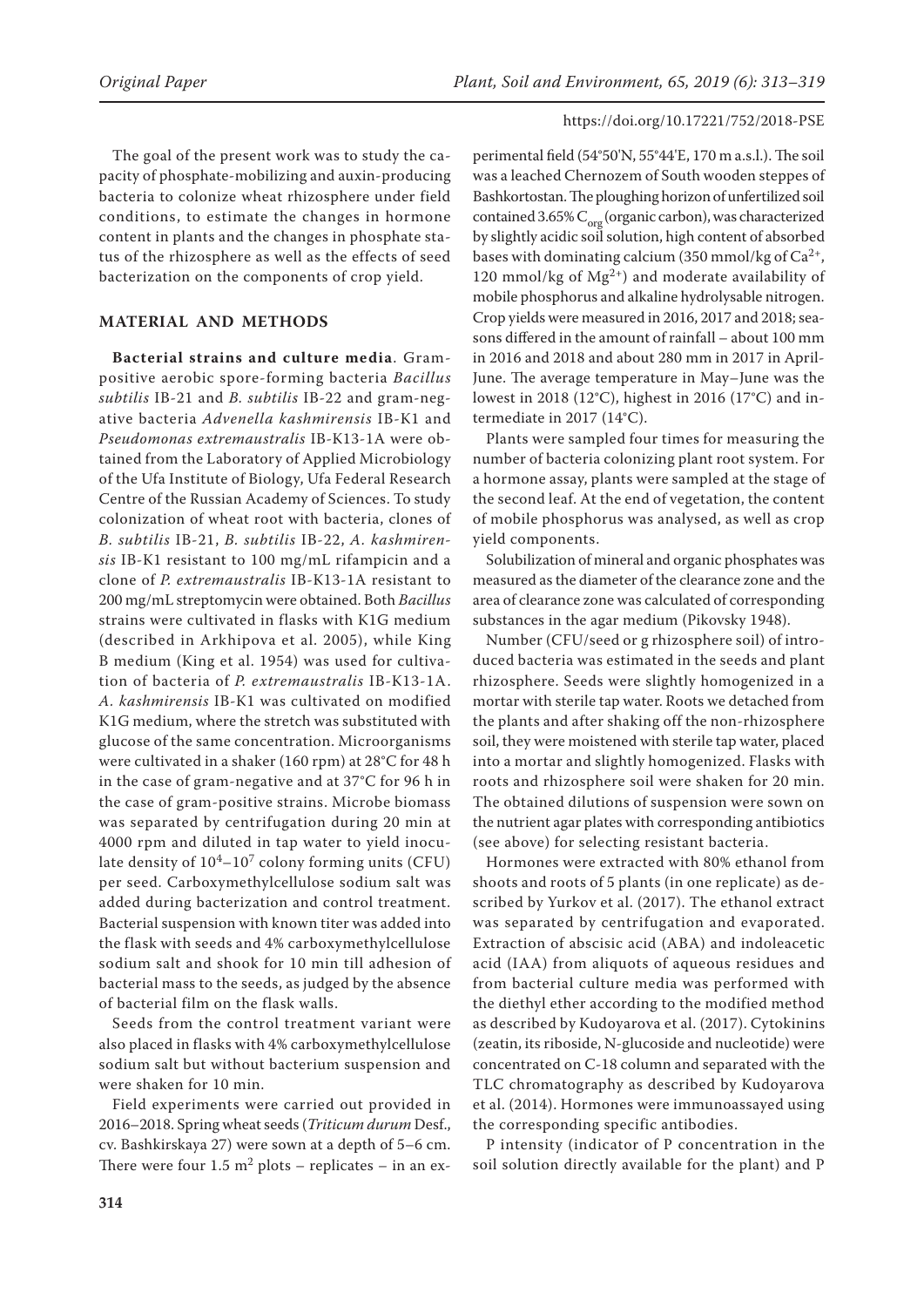|                          |              | Advenella kashmirensis <sup>rif</sup> Pseudomonas extremaustralis <sup>str</sup> Bacillus subtilis <sup>rif</sup> B. subtilis <sup>rif</sup> |              |             |  |  |  |  |  |  |
|--------------------------|--------------|----------------------------------------------------------------------------------------------------------------------------------------------|--------------|-------------|--|--|--|--|--|--|
| Characteristic           | $IB-K1$      | $IB-K13-1A$                                                                                                                                  | $IB-21$      | $IB-22$     |  |  |  |  |  |  |
| $Ca_3(PO_4)_2$           | $700 \pm 56$ | $490 \pm 75$                                                                                                                                 | $14 \pm 2$   | $40 \pm 7$  |  |  |  |  |  |  |
| $C_6H_{18}O_{24}P_6$     | $345 \pm 43$ | $490 \pm 47$                                                                                                                                 | $16 \pm 5$   | $44 \pm 7$  |  |  |  |  |  |  |
| Auxin production (ng/mL) | $13 \pm 1$   | $880 \pm 92$                                                                                                                                 | $313 \pm 35$ | $60 \pm 12$ |  |  |  |  |  |  |

Table 1. Phosphate mobilization ability  $(mm^{2*})$  and auxin production of clones resistant to antibiotics and used for seed bacterization of spring wheat

Values are means ± standard error. \*We measured diameter as indicated in the Material and Methods section and calulated the area of the clearance zone

capacity of the soil (content of solid phase phosphate compounds that may be released in the long term providing the level of P intensity in the soil solution) were determined based on the strength of the extraction method (Dalal and Hallsworth 1976) before sowing and at the crop maturity stage. For determination of P capacity factor, soluble phosphates were extracted from the soil with 0.5 mol/L solution of acetic acid (pH 2.5;  $w/v$  1:25) as described by Kudoyarova et al. (2017). P intensity was measured by extracting phosphates with 0.015 mol/L  $K_2SO_4$ (w/v 1:5). Determination of phosphates in soil extract was carried out with the molybdenum-blue method using stannous chloride as the reducing agent (Allen et al. 1974).

**Statistical analysis**. Means ± standard error present in the tables and figures were calculated using MS Excel (Microsoft, USA). A number of replicates was different with each characteristic and indicated in the illustrations. Significance of the differences between means was estimated by the ANOVA (*LSD*  (least significant difference) test) and *t*-test.

## **RESULTS AND DISCUSSIONS**

Table 1 shows different capacity of the studied bacterial strains to produce auxins. The highest concentration of IAA was detected in the culture media of *P. extremaustralis* IB-К13-1А. Solubilization of phosphates was more actively performed by the gram-negative bacteria (*A. kashmirensis* IB-К1 and *P. extremaustralis* IB-К13-1А). It was important to follow how these characteristics manifested *in vitro* influenced soil P mobility and plant hormone content and productivity. The latter effects were likely to depend on the capacity of bacteria to colonize plant root system.

Screening of strains with a high rate of rhizosphere colonization is a major challenge for PGPB commercialization (Backer et al. 2018). Figure 1 shows that all the studied strains successfully colonized

the root system. Both *Bacillus* strains have been recovered from the wheat rhizosphere up to the crop harvesting. *B. subtilis* IB-22 had the highest density of cell application on the seeds, and its presence in the rhizosphere remained high at the stage of the second leaf. A maximum number of bacteria of *A. kashmirensis* IB-К1 and *Р. extremaustralis* IB-К13- 1А in the root system of wheat was at the stage of the second leaf and tillering correspondingly. A number of bacteria of *B. subtilis* IB-21 remained mostly lower than in the case of other strains. Spore-producing bacteria of *Bacillus* genus successfully colonized wheat rhizosphere, when applied at  $10^4$ – $10^6$  CFU per seed (Kuzmina and Melentiev 2003). *A. kashmirensis* was shown to be present in the rhizosphere of wild plants (Poroshina et al. 2015). The novelty of our results is in showing their capacity to colonize wheat rhizosphere through seed inoculation. This study was



Figure 1. Counts of colony-forming units (CFU) of introduced bacteria in the seeds and wheat root system: 1 – *Advenella kashmirensis* IB-К1; 13-1А – *Pseudomonas extremaustralis* IB-К13-1А; 21 – *Bacillus subtilis* IB-21; 22 – *B. subtilis* IB-22. Significantly different means for CFU counts are labelled with different letters (*P* < 0.05, *LSD* (least significant difference) test, ANOVA)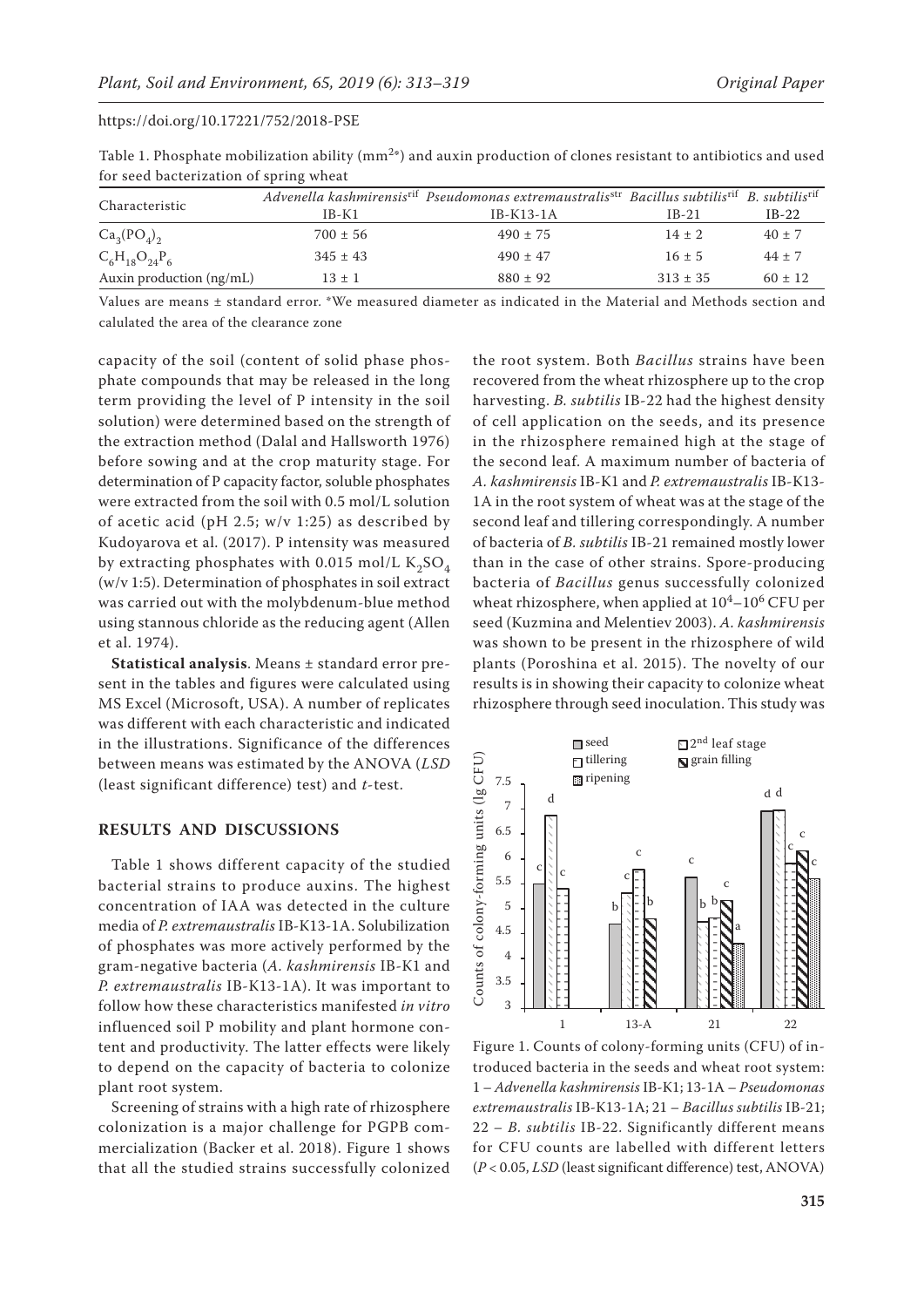the first to show the capacity of *P. extremaustralis* to colonize wheat root rhizosphere and to persist in it for a sufficiently long time to enable the effects on plant development and soil processes.

Many rhizosphere bacteria can synthesize auxins *in vitro* (Spaepen and Vanderleyden 2011). Since plants are capable of auxin uptake from the nutrient medium (Sussman and Goldsmith 1981), inoculation of auxin-producing bacteria is likely to influence IAA content in the plants. Nevertheless, bacterial effects on the concentration of hormones in plants should be confirmed by direct measurements. Figure 2a shows that the concentration of IAA was higher than in control in the roots and shoots of wheat plants inoculated with the cells of *P. extremaustralis* IB-К13-1А and *B. subtilis* IB-22. Although *B. subtilis* IB-22 produced fewer auxins *in vitro*, this was likely to be compensated by the high level of their root colonization. *B. subtilis* IB-21 did not increase root auxins over the control despite rather a high capacity to produce these hormones *in vitro* that was likely to be due to their low capacity to colonize

the roots (Figure 1). Thus, the effect of bacteria on plant hormonal status is likely to depend on both factors: the ability of bacterial strains to produce hormones and efficiency of their root colonization. These results may explain the discrepancy between auxin production by PGPB *in vitro* and their effect on the IAA content in the inoculated plants.

The difference in ABA level was evident in the roots in the case of plants inoculated with the cells of *B. subtilis* IB-22 strain and in the shoots of plants inoculated with *A. kashmirensis* IB-К1 as compared to the control (Figure 2b). Figure 2c shows that only the treatment with the suspension of *B. subtilis* IB-22 bacteria resulted in about a 2-fold increase in the level of cytokinins in the roots.

At the stage of the second leaf, root dry mass was increased by the inoculation of seeds with the suspensions of *A. kashmirensis* IB-К1, *P. extremaustralis* IB-К13-1А and *B. subtilis* IB-21 cells.

Soil microorganisms are capable of effective solubilization of phosphates by excreting organic acids and phosphatases (Richardson et al. 2009 and ref-



Figure 2. Concentration of indoleacetic acid (IAA); abscisic acid (ABA), and cytokinins (CK) in shoots and roots and root dry mass of spring wheat plants at the stage of the second leaf after seed bacterization 1 – *Advenella kashmirensis* IB-K1; 13-A – *Pseudomonas extremaustralis* IB-K13-А; 21 – *Bacillus subtilis* IB-21; 22 – *B. subtilis* IB-22. Significantly different means for each index are labelled with different letters ( $n = 4$  for hormone assay and *n* = 20 for root dry mass measurements, *P* < 0.05, *LSD* (least significant difference) test, ANOVA)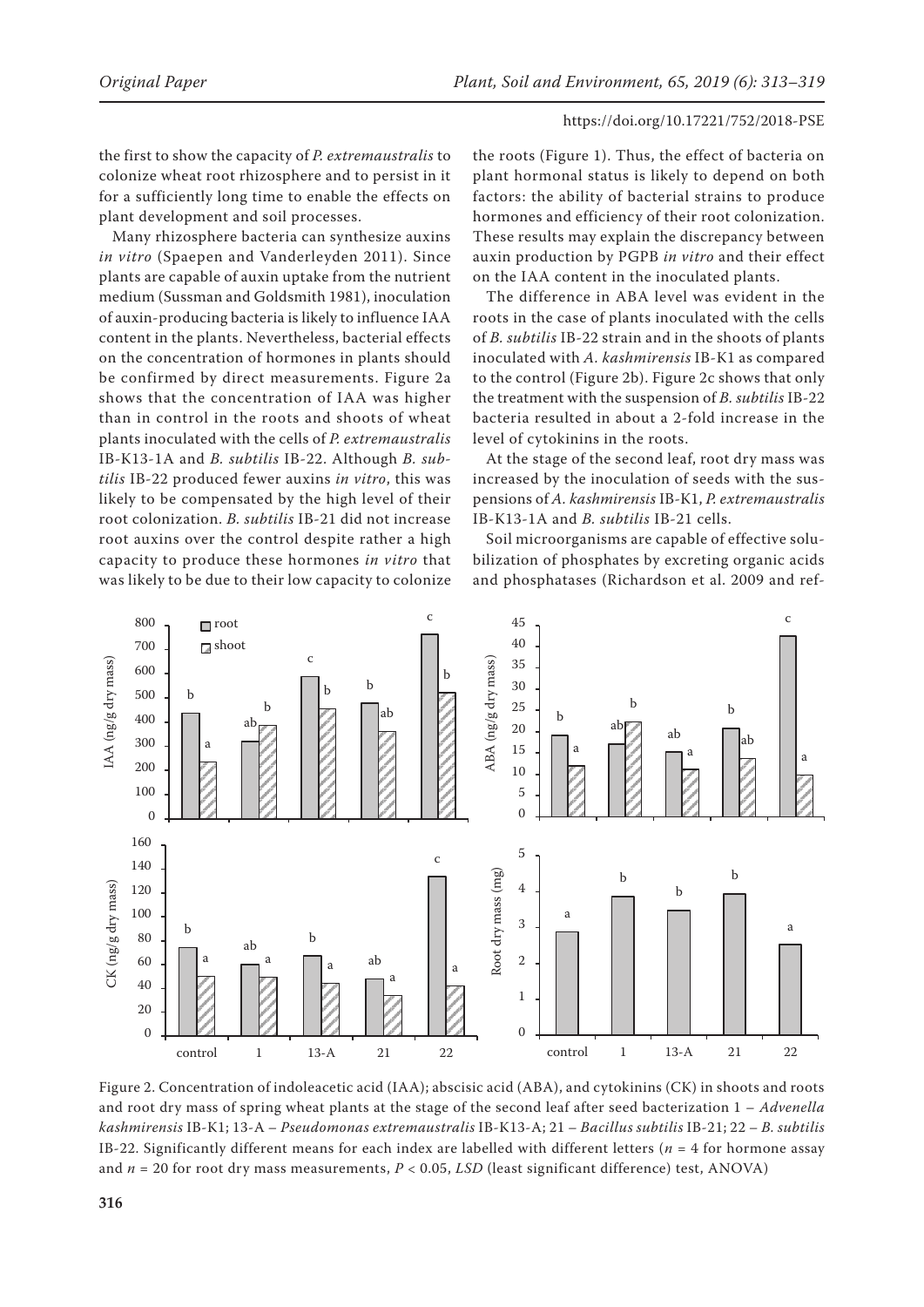| Table 2. Effect of spring wheat seed bacterization on the soil phosphorus $(P)$ status $(P)$ capacity and intensity |
|---------------------------------------------------------------------------------------------------------------------|
| measured during extraction with acetic acid and potassium sulfate, correspondingly) before sowing (BS) and          |
| at the crop maturity stage (MS)                                                                                     |

|                                       |                        | P capacity $(mg/kg)$   | P intensity $(mg/L)$ |                         |  |
|---------------------------------------|------------------------|------------------------|----------------------|-------------------------|--|
| Variant                               | BS                     | МS                     | BS                   | MS                      |  |
| Control                               | $96.4 \pm 3.1^{\rm b}$ | $80.4 \pm 2.7^{\circ}$ | $0.18 \pm 0.01^a$    | $0.18 \pm 0.01^a$       |  |
| Advenella kashmirensis IB-K1          | $95.7 \pm 3.0^{\rm b}$ | $94.8 \pm 3.1^{\rm b}$ | $0.17 + 0.02a$       | $0.24 \pm 0.02^b$       |  |
| Pseudomonas extremaustralis IB-K13-1A | $96.3 \pm 3.1^{\rm b}$ | $93.6 \pm 3.0^b$       | $0.18 \pm 0.01^a$    | $0.23 \pm 0.01^{\rm b}$ |  |
| Bacillus subtilis IB-21               | $95.9 \pm 2.9^{\rm b}$ | $93.9 + 2.9^b$         | $0.18 \pm 0.01^a$    | $0.21 \pm 0.01^{\rm b}$ |  |
| B. subtilis IB-22                     | $96.7 \pm 3.2^b$       | $95.1 \pm 3.1^{\rm b}$ | $0.18 \pm 0.02^a$    | $0.21 \pm 0.02^b$       |  |

Values are means ± standard error (*n* = 7). Significantly different means for P capacity and intensity are labelled with different letters ( $P \le 0.05$ , *LSD* (least significant difference) test, ANOVA)

erences therein; Whitelaw et al. 1999). The content of available P usually decreased by the end of the vegetation period. In the control (in the soil with non-inoculated plants), P capacity was lower at the stage of full maturity than before sowing, while the decline in soil P capacity was insignificant in all of the variants of inoculation (Table 2) suggesting increased P availability by bacteria. Activated mobilization of phosphates by bacteria is supported by 17–33% increase in the extent of phosphate mobility (P intensity determined during soil extraction with potassium sulfate) as compared to the control and initial values (before sowing).

*A. kashmirensis* IB-К1 and *P. extremaustralis* IB-К13-1А showed high phosphate solubilizing capacity *in vitro* (Table 1) and increased phosphorus mobility in the soil, which is likely to be due to the effect of these bacteria directly on the soil phosphates. Unlike *A. kashmirensis* IB-К1 and *P. extremaustralis* IB-К13- 1А, *B. subtilis* IB-21 and *B. subtilis* IB-22 showed a far lower capacity to mobilize phosphates *in vitro*. Nevertheless, the extent of phosphorus mobility in soil with plants treated with these bacteria was

greater than in control. Plant hormones are capable to increase root exudation (Wittenmayer and Merbach 2005, Kudoyarova et al. 2014) and strains of *B. subtilis* IB-21 and *B. subtilis* IB-22 were capable of producing hormones (*B. subtilis* IB-21 – auxins, and *B. subtilis* IB-22 – cytokinins (Arkhipova et al. 2005). The results suggest that increased phosphate mobility in the soil may be due to the possible stimulation of root exudation due to bacteria-produced hormones.

The 2017 year was the most favourable for crop production supported by the highest values of indicators of wheat productivity (Table 3). This was likely to be due to the level of rainfalls and temperature being closer to optimal in 2017 than during other vegetation seasons. Wheat crop yield was the lowest in 2018 seemingly due to cool temperature at the beginning of the vegetation season. Despite the difference in absolute levels of wheat productivity, seed inoculation increased crop yield detected in all the three vegetation seasons. Still, the effect of inoculation with *P. extremaustralis* IB-К13-1А and *B. subtilis* IB-22 on the grain mass of the main spike was greater during the least favourable year (2018), when this index in

| Mass of<br>grains                      | 2016              |  |                                                                            |  | 2017 |  |            | 2018                                                                                            |            |                           |                   |                   |                   |
|----------------------------------------|-------------------|--|----------------------------------------------------------------------------|--|------|--|------------|-------------------------------------------------------------------------------------------------|------------|---------------------------|-------------------|-------------------|-------------------|
|                                        |                   |  |                                                                            |  |      |  |            | control IB-K1 IB-K13-1A IB-21 IB-22 control IB-K1 IB-K13-1A IB-22 control IB-K1 IB-K13-1A IB-22 |            |                           |                   |                   |                   |
| Main<br>spike (g)                      | $1.45^a$ $1.45^a$ |  | $1.64^{\rm b}$ $1.56^{\rm b}$ $1.58^{\rm b}$ $1.97^{\rm a}$ $1.99^{\rm a}$ |  |      |  |            | $2.18^{b}$                                                                                      | $2.16^{b}$ | $0.80^{a}$                | 0.90 <sup>a</sup> | 1.07 <sup>b</sup> | 1.02 <sup>b</sup> |
| Axillary<br>spikes per<br>$plan{f(g)}$ |                   |  | $0.61^a$ $0.82^a$ $1.16^b$ $1.04^b$ $1.19^b$ $0.82^a$                      |  |      |  | $0.87^{a}$ | 1.51 <sup>b</sup>                                                                               |            | $1.59b$ 0.37 <sup>a</sup> | 0.48 <sup>a</sup> | 0.53 <sup>b</sup> | 0.50 <sup>b</sup> |

Table 3. Analysis of the effect of spring wheat seeds inoculation on the components of the crop yield (*n* = 120)

IB-K1 – *Advenella kashmirensis* IB-K1; IB-K13-1А – *Pseudomonas extremaustralis* IB-K13-1А; IB-21 – *Bacillus subtilis* IB-21; IB-22 – *B. subtilis* IB-22. Significantly different means for each index are labelled with different letters (*P* ≤ 0.05, *LSD* (least significant difference) test, ANOVA)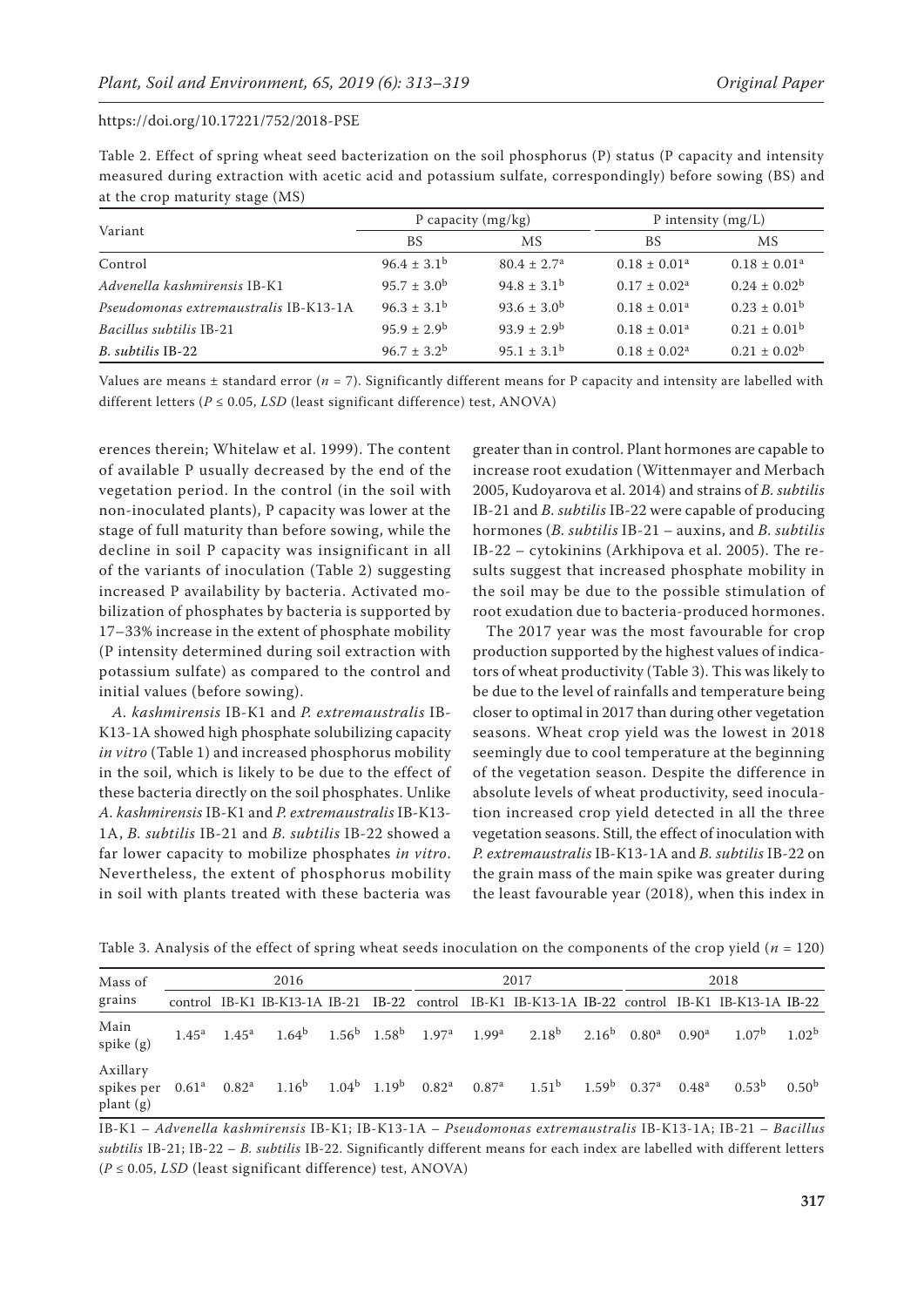control was about 1.8 times lower than in 2016. The grain mass of the main spike was 30% heavier in the case of inoculation with *P. extremaustralis* IB-К13- 1А and *B. subtilis* IB-22 in 2018 and only about 10% heavier in 2016 and 2017. Increment of a grain mass of the main spike was significantly higher in 2018 than in 2016 and 2017 ( $P \le 0.05$ , *t*-test). Bacterial treatment with *P. extremaustralis* IB-К13-1А and *B. subtilis* IB-22 increased the weight of grains in axillary spikes to a greater extent than those of the main spikes in 2016 and 2017 (almost 2-fold increase in 2016 and 2017 against not more than 40% increase in 2018, the difference being significant at  $P \le 0.05$ , *t*-test). Our data showing greater positive effects of bacterization on wheat productivity during the least favourable year (2018) are in agreement with earlier reports showing a higher efficiency of PGPB under stressful conditions (Kuzmina and Melentev 2003, Rubin et al. 2017). The capacity of cytokinins to influence shoots branching is well-known to bring about increased spike and grain number (Wilkinson et al. 2012). This information allows attributing the effect of *B. subtilis* IB-22 on the number of grains in the spikes to its capacity to produce cytokinins (Arkhipova et al. 2005).

*Azospirillum brasilense* inoculation was shown to improve *Arabidopsis thaliana* seed yield in correlation with incremented ABA levels (Cohen et al. 2015). In our experiments, no such correlation was detected, since although ABA content in roots was elevated by inoculation of *B. subtilis* IB-22 strain resulting in higher wheat productivity, *P. extremaustralis* IB-К13-1А did not influence the ABA content in the plants despite a positive effect of the strain on the grain mass produced by inoculated plants (Figure 2b, Table 3), while *A. kashmirensis* IB-К1 increased the ABA concentration in wheat shoots, but did not influence plant productivity.

It is of interest that *A. kashmirensis* IB-К1 failed to influence most of the components of crop yield despite their capacity to solubilize phosphates (Table 3). Meanwhile, high capacity to influence plant productivity was detected for *P. extremaustralis* IB-К13-1А, whose high capacity to mobilize phosphates was accompanied by auxin production *in vitro* and a significant effect on root auxin content. The results suggest that the capacity of bacteria to mobilize phosphates is not the only factor responsible for increasing plant productivity.

Our experiments were performed in only one location; thus, additional experiments are needed to test

the applicability of the revealed regularity to other locations. Nevertheless, this study has shown that bacteria introduced in the wheat rhizosphere by their application of the seeds, may serve as perspective agents for mobilizing phosphates and increasing plants productivity. The maximum productivity was achieved in the variants with *P. extremaustralis* IB-К13-1А and *B. subtilis* IB-22 seed treatment, as related to their high capacity to mobilize phosphates of the soil and to produce plant hormones and influence hormone content in inoculated plants.

## **REFERENCES**

- Allen S., Grimshay H.M., Parkinson J.A., Quarmby C. (1974): Chemical Analysis of Ecological Materials. London, Blackwell.
- Arkhipova T.N., Veselov S.U., Melentiev A.I., Martynenko E.V., Kudoyarova G.R. (2005): Ability of bacterium *Bacillus subtilis* to produce cytokinins and to influence the growth and endogenous hormone content of lettuce plants. Plant and Soil, 272: 201–209.
- Backer R., Rokem J.S., Ilangumaran G., Lamont J., Praslickova D., Ricci E., Subramanian S., Smith D.L. (2018): Plant growth-promoting rhizobacteria: Context, mechanisms of action, and roadmap to the commercialization of biostimulants for sustainable agriculture. Frontiers in Plant Science, 23: 1473.
- Cohen A.C., Bottini R., Pontin M., Berli F.J., Moreno D., Boccanlandro H., Travaqlia C.N., Piccoli P.N. (2015): *Azospirillum brasilense* ameliorates the response of *Arabidopsis thaliana* to drought mainly via enhancement of ABA levels. Physiolgia Plantarum, 153: 79–90.
- Dalal R.C., Hallsworth E.G. (1976): Evaluation of the parameters of soil phosphorus availability factors in predicting yield response and phosphorus uptake. Soil Science Society of America Journal, 40: 541–546.
- King E.O., Ward M.K., Raney D.E. (1954): Two simple media for the demonstration of pyocyanin and fluorescin. Journal of Laboratory and Clinical Medicine, 44: 301–307.
- Kudoyarova G.R., Melentiev A.I., Martynenko E.V., Timergalina L.N., Arkhipova T.N., Kuzmina L.Y., Dodd I.C., Veselov S.Y. (2014): Cytokinin producing bacteria stimulate amino acid deposition by wheat roots. Plant Physiology and Biochemistry, 83: 285–291.
- Kudoyarova G.R., Vysotskaya L.B., Arkhipova T.N., Kuzmina L.Y., Galimsyanova N.F., Sidorova L.V., Gabbasova I.M., Melentiev A.I., Veselov S.Y. (2017): Effect of auxin producing and phosphate solubilizing bacteria on mobility of soil phosphorus, growth rate, and P acquisition by wheat plants. Acta Physiologiae Plantarum, 39: 253.
- Kuzmina L.Y., Melentiev A.I. (2003): The effect of seed bacterization by *Bacillus* Cohn bacteria on their colonization of the spring wheat rhizosphere. Microbiology, 72: 230–235.